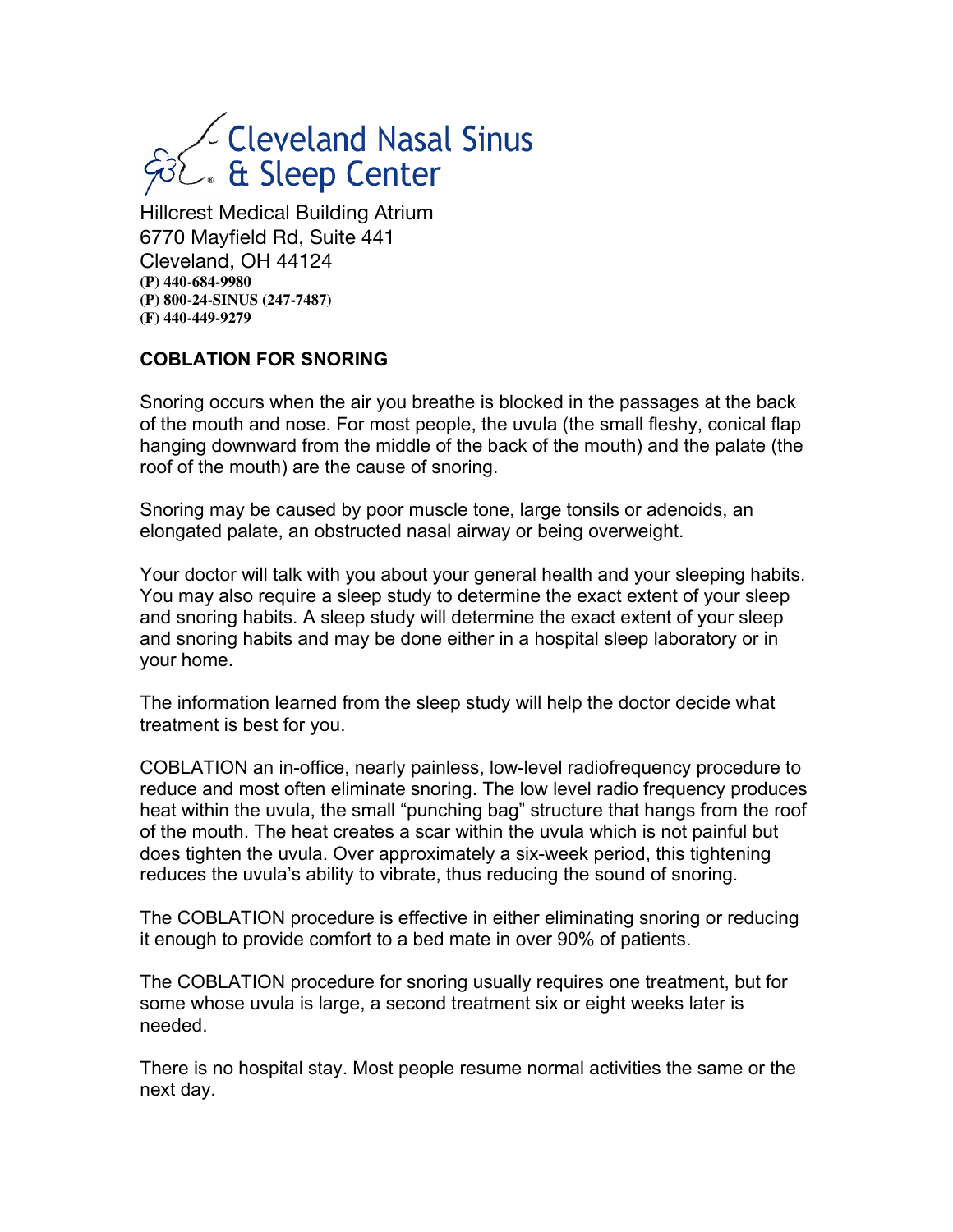No one with significant obstructive sleep apnea is a candidate for SOMNOPLASTY.

### **PREPARING FOR COBLATION**

If you have any questions about medications you are taking, contact your doctor. SPECIAL MEDICATIONS. If you use medications for high blood pressure, heart problems, asthma or diabetes, take them the morning of your procedure. You should not eat or drink for four (4) hours prior to your procedure. You should notify your physician if you have had heart surgery, have mitral valve prolapse or have had a joint replacement. An antibiotic may be given to you to take before your procedure.

You do not need to arrange for someone to accompany you to your procedure.

## **THE DAY OF COBLATION**

ANESTHESIA. You will receive local anesthesia for comfort. Your throat and nose will be sprayed with an anesthetic medication and your throat will be injected with an anesthetic. This is a very painless injection.

PAIN. You will have a mild sore throat following surgery. You may take acetaminophen (Tylenol®) or ibuprofen (Advil® or Nuprin®) for pain.

## **THE FIRST WEEK AFTER COBLATION**

It is extremely unusual to have severe throat pain or fever after COBLATION. If you experience severe throat pain or fever after your COBLATION, you should contact your doctor.

DIET. You will probably be able to eat a normal diet, but a mild sore throat may somewhat limit you. Even though swallowing may cause some throat pain, it is very important that you continue to drink lots of liquids.

Drink at least 48 ounces of liquid per day. If you are one of the very few people with a moderate to severe sore throat, sucking on ice chips or sipping liquids every few minutes will assure adequate fluid intake. Popsicles®, iced tea or sherbet are also easy to swallow and provide necessary liquid.

Dehydration of body tissues causes fever and delays the healing process.

Most people prefer cool or lukewarm liquids. Citrus juices and milk products should be avoided. Soft foods may be easier to manage, including Jello®, apple sauce and scrambled eggs.

#### **THE FIRST MONTH AFTER COBLATION**